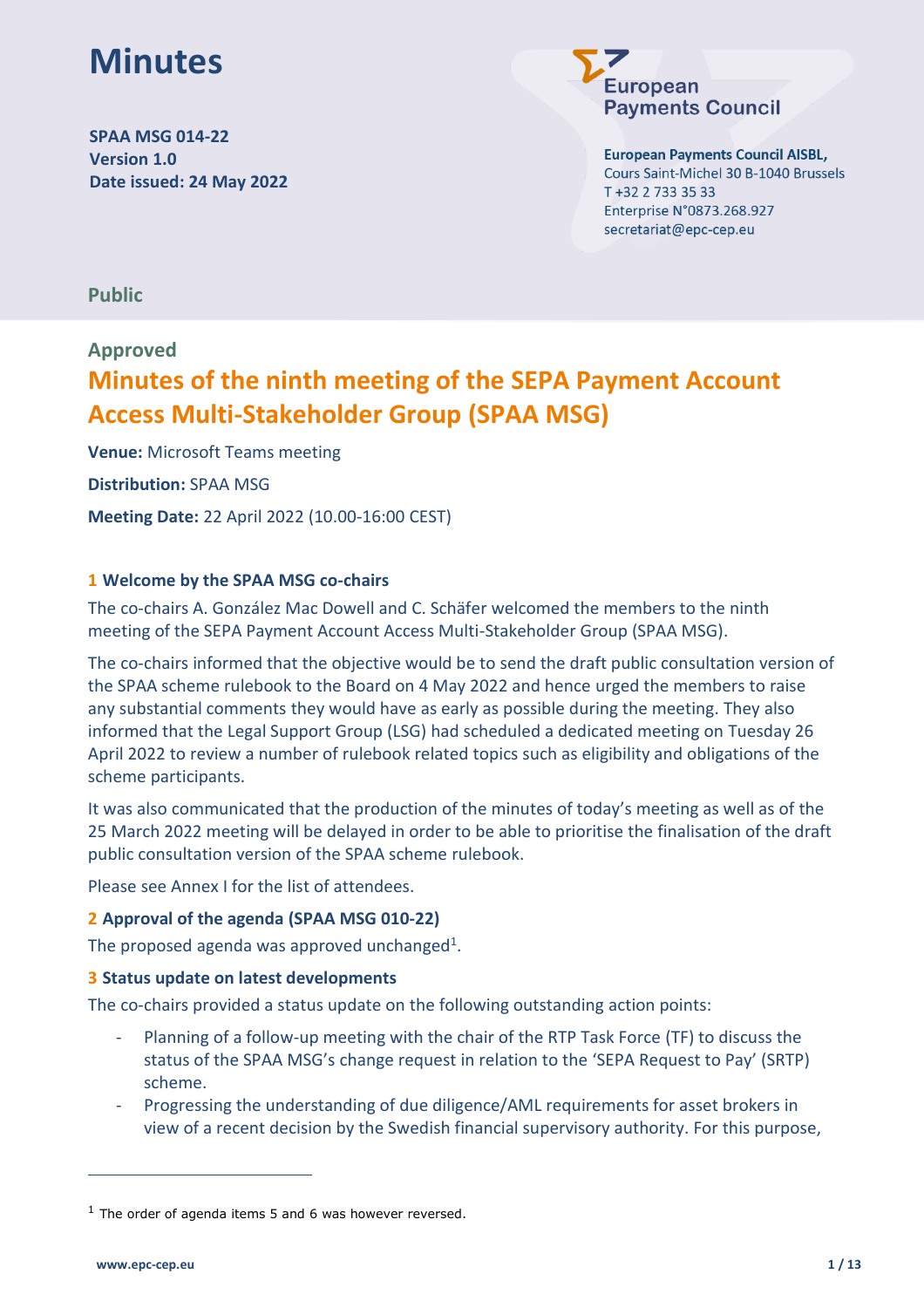

the co-chairs are planning to reach out to DG-FISMA and other stakeholders. Several members informed that they wished to be involved in the preparatory process.

### **4 Report on the activities of the SPAA Business Conditions Work Block and the SPAA API Work Block (and its subgroups) (SPAA BC WB 007-22; SPAA BC WB 011-22; SPAA BC WB 012-22)**

The draft minutes of the first and second meeting of the SPAA Business Conditions (BC) Work Block (WB) had been provided for information to the SPAA MSG members.

The following updates were noted:

• **SPAA BC WB**: Following the publication on 22 March 2022 of the Request for Proposal (RfP) to find an economic consultant for the definition of a possible business model for the SPAA scheme, various questions had been received from interested parties and the related Q&A document had also been published on the EPC website. The RfP response deadline was set on 22 April 2022 cob and the SPAA BC WB is expected to start assessing in an anonymous manner the received proposals at its 3 May 2022 meeting.

Following a question from H. Fürstenau, it was clarified that the RfP does not refer to "API access fees" as yet as discussions regarding this matter were still ongoing at the time the RfP was published. This topic will however be clarified to the selected candidate.

The SPAA MSG approved the replacement of the Trustly representative in the SPAA BC WB (i.e. J. Kjellin Rosendal will be replaced by R. Wandhöfer (ETPPA)).

• **SPAA API WB**: To further accelerate the work, two dedicated workstreams had been created i.e. the transactional asset subgroup (led by C. Schäfer) and the data asset subgroup (led by A. González Mac Dowell). In the last two weeks, these subgroups had held many meetings in order to be able to complete their task. It was communicated that the SPAA API WB had recommended to remove the data assets 'IBAN validation' and 'Payer Identification' from the draft public consultation version of the rulebook, as the information to perform both services could be obtained via other data assets (e.g. via the asset 'list of payment accounts'). It was noted that there were some discrepancies between the minimum viable product (MVP) assessment document (see also section 6) and the rulebook in view of the fact that the rulebook had further developed since the creation of the MVP document.

The co-chairs expressed their appreciation for the achievements of the work blocks and subgroups.

#### **5 Final review of the updated draft version of the SPAA scheme rulebook, prior to submission to the 18 May 2022 Board for approval (EPC012-22; SPAA MSG 011-22)**

The SPAA MSG reviewed an updated draft version of the SPAA scheme rulebook which also included the comments received in writing from H. Fürstenau prior to today's meeting, as well as comments resulting from the 19 April 2022 meeting of the SPAA API WB and 21 April 2022 meeting with the Module 3 and SPAA Scheme Interest Group participants. The main discussions are summarised as follows:

• **Section 1.2 "Actors":** It was agreed - in order to keep things simple - to stick with the definitions that are used in the ERPB WG SEPA API Access Scheme Report. The suggestion of H. Fürstenau to include a sentence regarding the need for an asset broker to periodically perform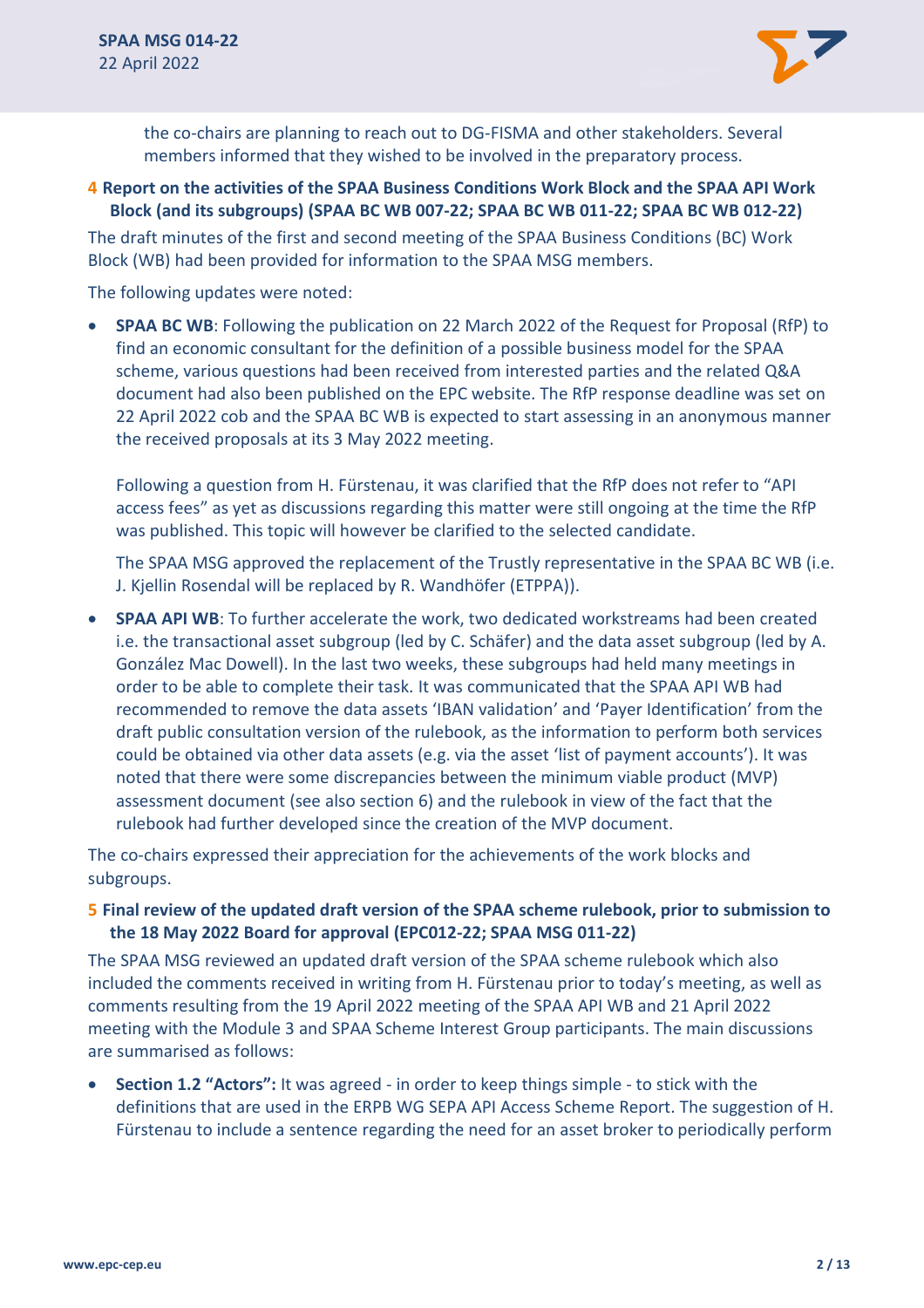

KYC of the asset user (merchant) was not supported<sup>2</sup>. Initially it was suggested to cover this topic under the obligations section of the rulebook, but this was in the end not deemed necessary as legal obligations of each actor should be taken for granted. Fraud mitigation related matters will however be tackled in the risk management annex.

- **Section 1.4 "Currency":** E. Goosse drew attention to the deviation on the application of euro in the SPAA scheme rulebook vis-à-vis the other SEPA scheme rulebooks, in which the use of euro is set as a minimum. He added that if the description of currency would remain as is, the Board would need to be informed accordingly. The ECB representative commented that a scheme participant from a non-euro country should in principle not be allowed to decline a euro transaction and this was also the view of E. Goosse. It was reiterated that the initial reason to make euro optional was to ensure the take up of the scheme in non-euro countries. The ECB representative suggested some updated wording to clarify that i) euro would not be mandatory for domestic transactions between scheme participants in a non-euro country and ii) these scheme participants should however not refuse the use of the euro if the asset owner and asset user have agreed on this currency for a specific transaction.
- **Section 1.8 "Business benefits of the scheme":** H. Fürstenau informed that he had not found any reference to the principle of 'fair distribution of value and risk' in the minutes of the SPAA BC WB. He added that the SPAA BC WB does not seem to "collect the market prices (values)" and that these values must be "estimated" in order to ensure the aforementioned fair distribution. It was concluded that this topic is to be discussed by the SPAA BC WB.
- **Chapter 2 "Business and operational model":** Under 'process steps' it is noted that "the detailed specification of each API interaction is not provided by this rulebook as they rely on each API implementation and related architectural choices such as the detailed sequence of requests/responses". H. Fürstenau questioned whether the process steps were sufficiently described as well as their compatibility with the API standard his constituency is using. H. Robache explained that the idea has always been to have one common view and added that the API standardisation initiatives can choose how they want to (technically) implement the high-level process steps defined in the rulebook. It was furthermore agreed to clarify under 'attributes' that besides the data elements defined in the rulebook, the inclusion of "reasonable additional technical data elements" would be up to each API implementation. It is however to be avoided that this would lead to interoperability issues.
- **Section 2.1.1. "Generic processing flow":** The SPAA MSG agreed to rename the four 'process levels'. For example, "Request execution" is to be renamed "Execution request (by the asset broker to the asset holder". In addition, the word "initiation" - used in the process steps description under this level - is to be replaced by "execution". The other process levels will be renamed in a similar fashion. It was moreover agreed that the process flow related to a cancellation initiated by the asset owner or asset holder could be de-scoped from the first version of the SPAA scheme rulebook.
- **Section 2.1.2 " Core requirements/Service endpoints":** "Trade name of the final payee" can be included as an optional attribute in the relevant transactional asset datasets.

 $2$  This suggestion also referred to the fact that he asset broker i) should ensure that the permission of the asset owner is verifiable and ii) is liable for fraud.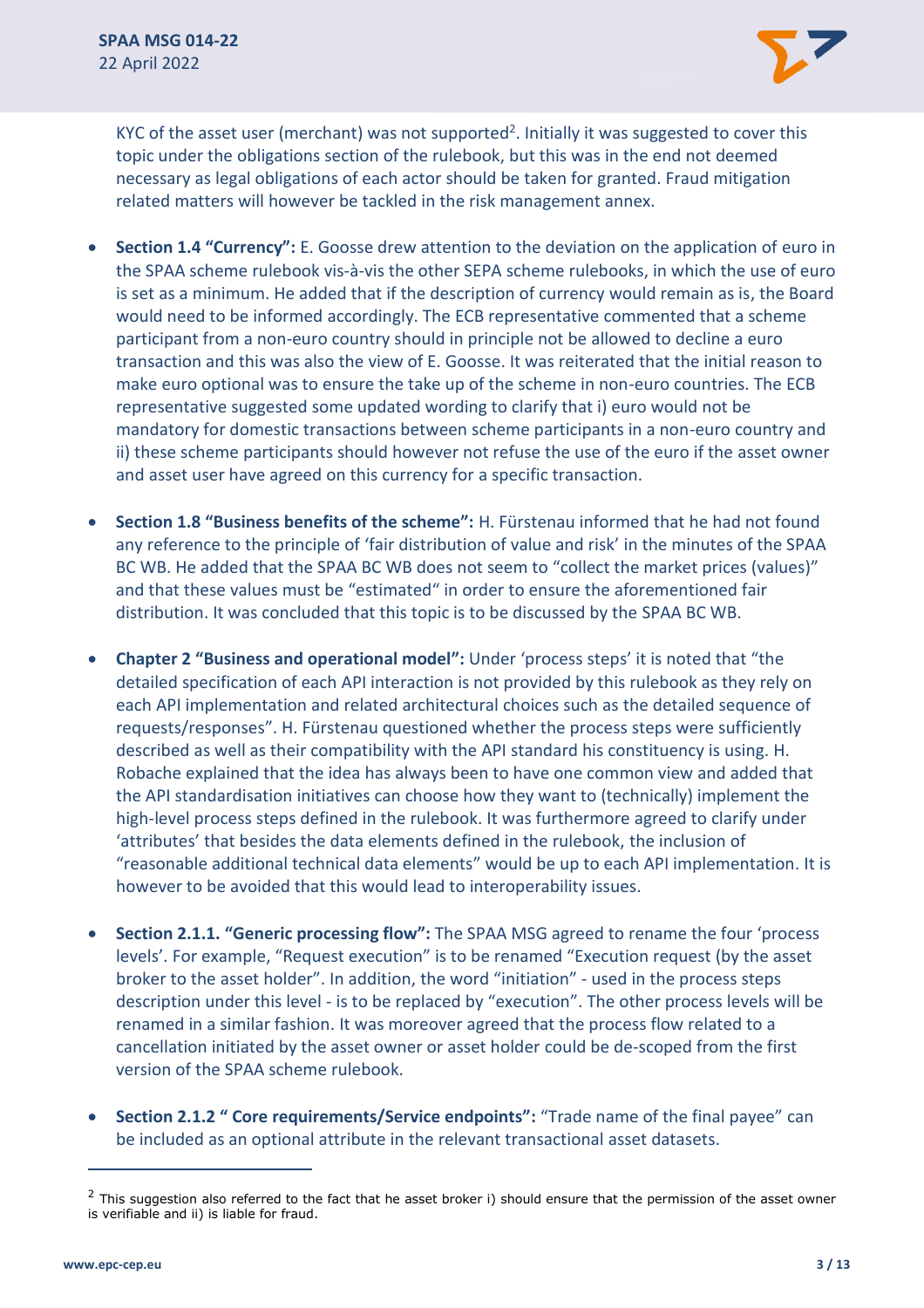- **Section 2.1.2.2.1. "DS-05 Future dated payments warehoused with defined execution date"**: Following a question it was reiterated that the terms 'Payment guarantee', 'Reservation of funds' and 'Payment Enforcement Mechanism' could have different implications in different member states. In order to come to a conclusion, a vote was organised and 'Payment Certainty Mechanism' (PCM) was the term that gathered the highest number of votes. This term will hence be used throughout the rulebook.
- **Section 2.1.2.2.1.3.2. "DS-07 Request Execution related to DS-05 Dataset":** As DS-05 relates to the initiation of a single transaction future dated payment with defined execution date, it was agreed to remove the sentence "must the execution be done globally or for each payment transaction".
- **Section 2.1.2.6. "Refunds"**: It was noted that the amount of the refund cap could differ from one business case to another. As a result, agreement was reached to remove the reference to a maximum cap of € 3,000. In addition, P. Spittler confirmed that the general practice is not to reimburse more than the original purchase price although exceptions may exist in ecommerce. Moreover, at the 21 April 2022 meeting with the Module 3 and SPAA Scheme Interest Group participants it had been questioned whether single refunds as well as batch refunds would be covered in the rulebook. The SPAA MSG agreed that batch refunds would not yet be covered in the first release of the SPAA scheme rulebook (see Annex III).
- **Section 2.1.3. "Premium features Datasets** ":
	- o "DS-P01 Payment enforcement mechanism request Dataset" was renamed "Payment certainty mechanism request Dataset" (see above).
	- o "DS-P02 Request for not applying transaction fees for the Payer Dataset**":**
		- H. Fürstenau informed that his constituency requests the removal of this feature as the fees charged by the asset holders and asset brokers to their respective customers is out of scope of the SPAA scheme. He continued by saying that this feature was not part of ERPB WG report.
		- Co-chair C. Schäfer informed that this topic had been discussed in the asset holder's mirror group and that the joint view was to remove it from the first release in view of the following:
			- It would impact the commercial relationship between the asset holder and its customers and as such would raise PSD2-related and competition law concerns.
			- There are also concerns about the implementation complexity and related costs.
		- G. Boudewijn confirmed that for the time being the inclusion of this feature in the first release of the rulebook would be considered a 'red flag' for the asset holders.
		- Co-chair A. González Mac Dowell informed that the asset brokers' view is that not including this feature would have a major impact on the success of the scheme as no other successful payment instrument has transaction fees directly applied to the payer. He moreover added that during the 21 April 2022 meeting with the Module 3 and Interest Group participants a poll had been organised - to gauge the views about the level of demand and complexity in relation to the assets and related premium features - and that this feature was ranked as one of the easiest to implement. Finally, he suggested to have a conversation with the EC to see how this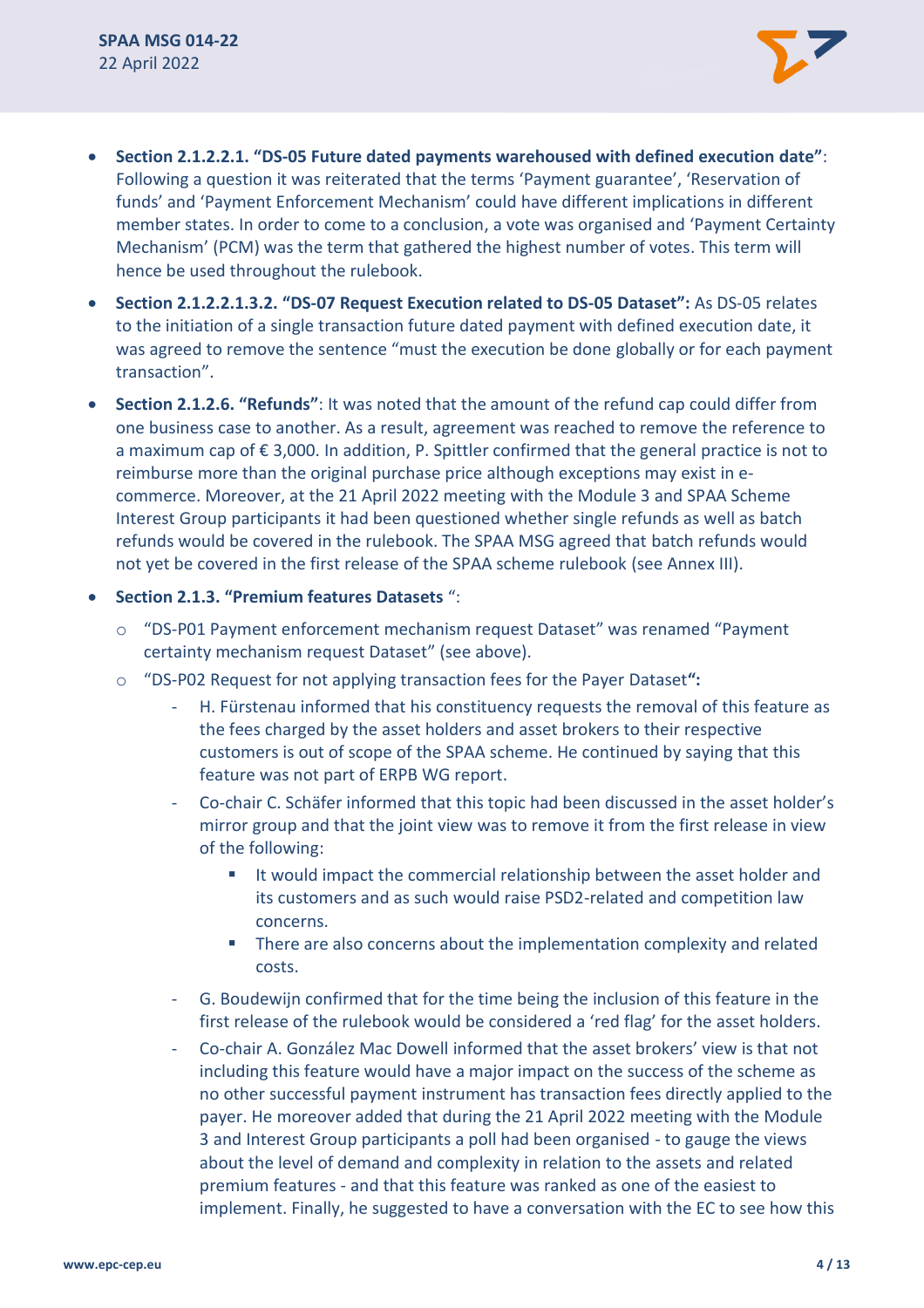

could be accommodated and whether it is compatible with the current law (or if potentially a 'change suggestion' would be needed in view of an upcoming PSD3).

- It was agreed that for regular credit transfers such as SCT there should be no impact as in principle no specific fees are applied for regular credit transfers (as opposed to instant credit transfers). In addition, a legislation on instant payments is expected to be proposed around September 2022 by the EC regulating among other things pricing principles, which may provide for some form of alignment between regular and instant credit transfers.
- R. Ohlhausen commented that he failed to understand the concerns of the asset holders as what is discussed is merely a fee transfer mechanism, which does not interfere with any regulatory stipulations related to fees. (i.e. the asset broker will 'absorb' the fee and decide whether to pass it on partially or wholly to the asset user (e.g., the merchant)).
- G. Boudewijn reiterated that the asset holders' side is currently not comfortable with this topic, and that more time would be needed to assess it (including from a legal point of view). He furthermore clarified that this discomfort is from a technical / commercial / legal nature and not related to the fact that the topic was not included in the ERPB WG report. Following a comment, he also suggested not to link this feature to the topic of default remuneration fee, which is clearly in scope of the SPAA scheme (whereas consumers' fees are not).
- R. Ohlhausen commented that as this is a key-feature for the asset brokers he could not agree with removing it from the rulebook. He added that he however did not have an issue with giving more time to do a legal assessment.
- P. Spittler informed that there is market need and that it would indeed make sense to include it in the rulebook.
- It was commented that this feature was included in the SPAA scheme's scope (resulting from 'phase 0'), which had been approved by the Board.
- Co-chair A. González Mac Dowell wondered whether it would be an option to set up a type of 'gentleman's agreement' in relation to this topic.
- Co-chair C. Schäfer concluded that the legal/regulatory concern is twofold: i) can a transfer mechanism be permitted in a SPAA scheme context (to be potentially discussed with DG-FISMA) and ii) anti-trust related concerns on the side of the asset holders (to be potentially discussed with DG-COMP).
- T. Sabri commented that a formal process would be required (including the preparation of a position paper) prior to reaching out to the EC.
- Co-chair A. González Mac Dowell clarified that the question should be whether it is possible from a legal point of view to introduce a transfer mechanism (of a pertransaction fee) to the asset broker/ asset user (e.g. merchant).
- G. Boudewijn reiterated that the LSG would discuss this topic at its next meeting and that if the LSG would come to a conclusion there might be no need to reach out to DG-FISMA.
- The SPAA MSG agreed that i) the outcome of the 26 April 2022 LSG meeting on this matter would be shared with the SPAA MSG and ii) the SPAA BC WB as well as the external EPC legal counsel would be consulted before reaching out to DG-COMP.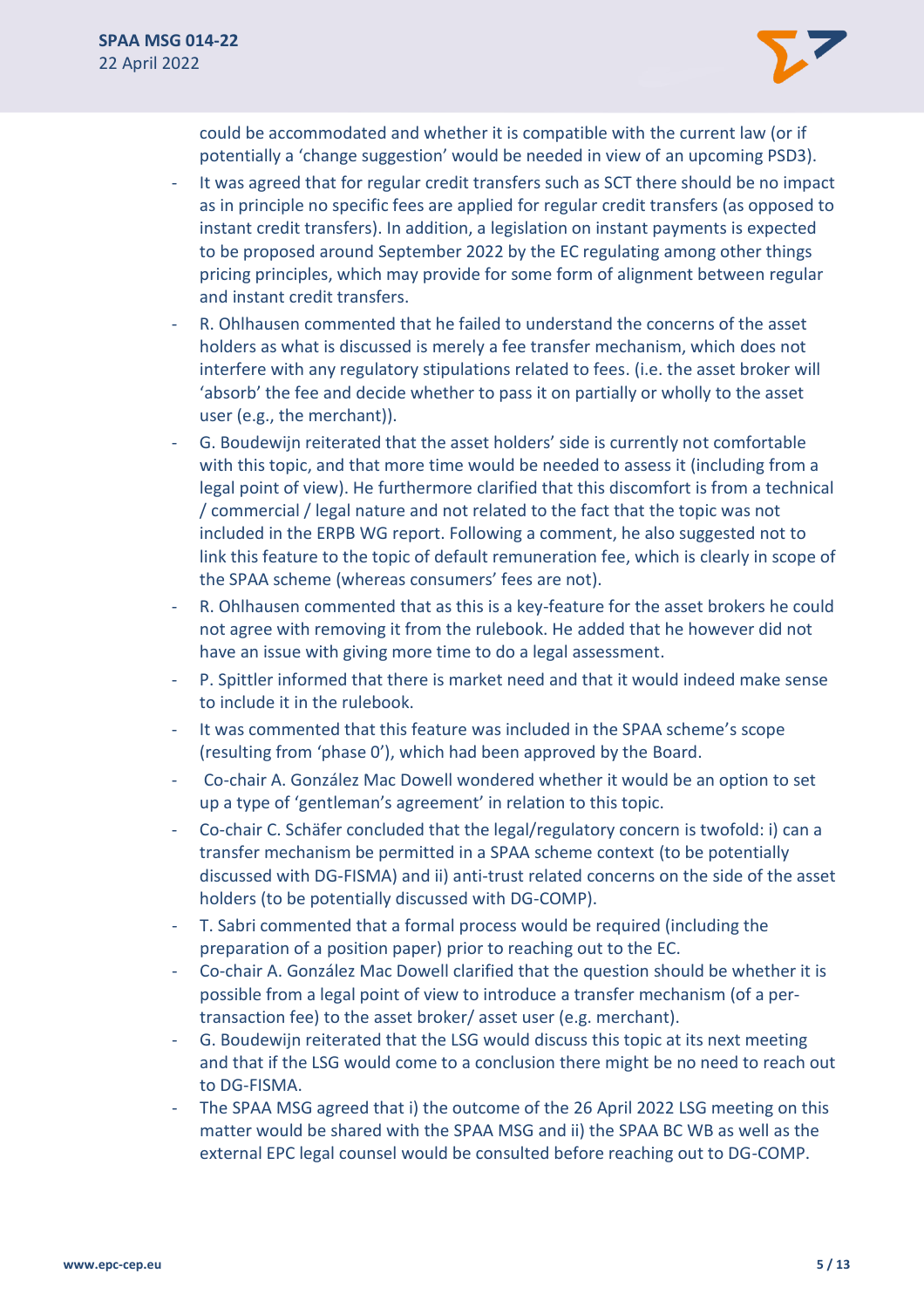

- T. Sabri questioned what the situation would be in relation to this topic in case the customer (of the asset broker) would be a payer. It was noted that this had not yet been discussed and that it would be too late to add new functionalities.
- Co-chair C. Schäfer suggested to come to a conclusion on the following proposed steps after the lunch break<sup>3</sup> and added that if no agreement could be reached, it would be up to the Board to make a decision:
	- LSG to explore the legal concerns.
	- Asset holders to further investigate the possible implications.
	- Market developments to be further observed in order to decide how relevant this feature is.
	- Removal of this feature from the first version of the SPAA scheme rulebook
- The SPAA MSG was however unable to reach a consensus on the inclusion of "DS-P02 Request for not applying transaction fees for the Payer Dataset" in the rulebook and as a result the Board at its 18 May 2022 meeting will be invited to make a decision. To this end, it was agreed that the arguments against and in favour of including this feature in the first version of the rulebook would need to be provided to the Board.
- o "DS-P05 Request to not suppress SCA exemption Dataset": This feature was renamed "DS-P05 Request to not apply SCA exemption Dataset". For clarification purposes, it was also agreed to include an example of an asset broker initiating a small-amount payment (i.e. an SCA exemption use case) who explicitly requests the asset holder not to apply this exemption and to hence process a full SCA of the asset owner.
- **Section 2.2 "Data assets":** For a number of topics further LSG review is required. For example, in relation to attribute "AT-XX 90 (180) SCA exemption" it is to be confirmed whether it could be agreed between an asset holder and asset broker that a consent renewal is not needed.
- **Section 2.2.3.5 "SCA exemptions and delegations implemented":** It is to be clarified in the rulebook that the asset holder should apply all the available SCA exemptions unless the asset owner had opted out.
- **Section 4.3 "Eligibility Criteria":**
	- $\circ$  Following a question from H. Fürstenau on how to deal with scheme participants from the UK and Switzerland, E. Goosse assured that the matter would be looked at (this is also covered in the other SEPA scheme rulebooks).
	- $\circ$  Next, the Co-chairs presented a draft document they had prepared which outlines for each of the transactional and data assets (included in the rulebook) whether a PIS and/or AIS licence would be required. The following comments were noted:
		- R. Ohlhausen commented that a possibility should be foreseen in the scheme to make account information available based on a PIS license. He moreover added that he was not sure that an (additional) AIS license would be required for one-off payments with supporting account information.
		- T. Sabri asked whether electric money institutions had been considered and whether the e-money directive would have any relevance. G. Boudewijn informed that this will be looked at by the LSG.

 $3$  To give members some extra time to think about it and also taking into account the fact that a couple of members were not present when this proposal was made.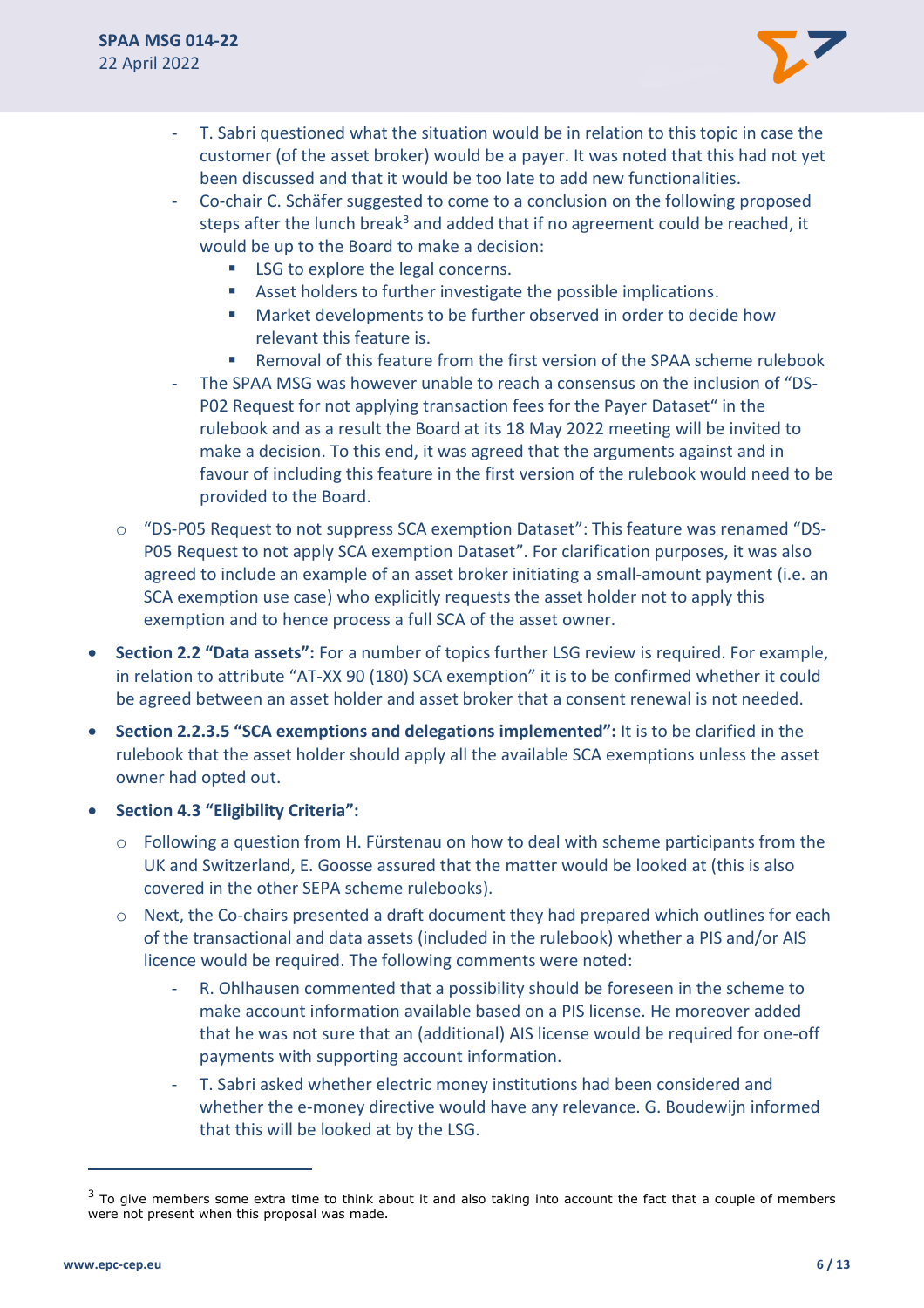

- I. de Jong informed that for regular PIS and AIS an eIDAS certificate provider will check whether an entity has the required license(s) at the time of issuance.
- G. Boudewijn commented that the first question should always be "are you allowed to provide the respective service?".
- Co-chair C. Schäfer concluded that i) the LSG will be invited to review the eligibility table, ii) the table is to be restructured in a modular way (regulated versus nonregulated entities) and iii) an extra column "(additional) scheme specific eligibility criteria" is to be included. This work can be done during the public consultation period.
- Co-chair A. González Mac Dowell commented that for the initial phase a scheme participant would probably need to be a licensed entity (could be PIS or AIS). S. De Lillo however informed that in the SRTP scheme non-regulated entities can also become scheme participants. It is to be looked at whether regulatory requirements can be extended to non-regulated entities and to what extent. In the context of the SRTP scheme, an independent homologation body (mandated by the EPC) is doing the accreditation of the applicants to the scheme. She continued by saying that some requirements might be needed for security reasons and informed of the feedback from the EU authorities regarding the fact that unnecessary barriers should not be created if they do not exist on a legal level.
- It was concluded that i) the scheme should be 'inclusive', ii) for transaction assets most likely a PIS license will be needed and for data assets an AIS license and iii) the feasibility of bundling services is to be looked at from a legal point of view.
- The SPAA MSG reviewed the list of main comments and questions received during the 21 April 2022 SPAA scheme status update meeting with the Module 3 and SPAA Scheme Interest Group participants, and provided its answers (see Annex III).
- Having completed the review of the draft rulebook, co-chair C. Schäfer asked the SPAA MSG whether there were any 'showstoppers' and if not whether the public consultation version of the rulebook could be sent for approval to the Board. The following additional feedback was received:
	- H. Fürstenau commented that the available time to review the latest version of the draft rulebook was rather limited and he hence expected that further comments would be submitted by his constituency during the public consultation.
	- R. Ohlhausen suggested that the EPC Board could be asked to endorse the inclusion of this feature for the consultation, together with appropriate legal caveats, but could not simply decide against it. Asset Brokers see this as a show stopper and it would not make sense to run a consultation without it.
	- T. Sabri was of the view that some areas such a related to liability and breaches require further work. G. Boudewijn however informed that these sections are 'standardised' modules that are covered in all EPC scheme rulebooks. H. Fürstenau shared the view of T. Sabri and added that in the case of the SPAA scheme, the standardised approach might not be sufficient as it is more "open and free".

As no objections were received, co-chair C. Schäfer concluded that the public consultation version of the SPAA scheme rulebook could be submitted with confidence to the Board, subject to the pending LSG review.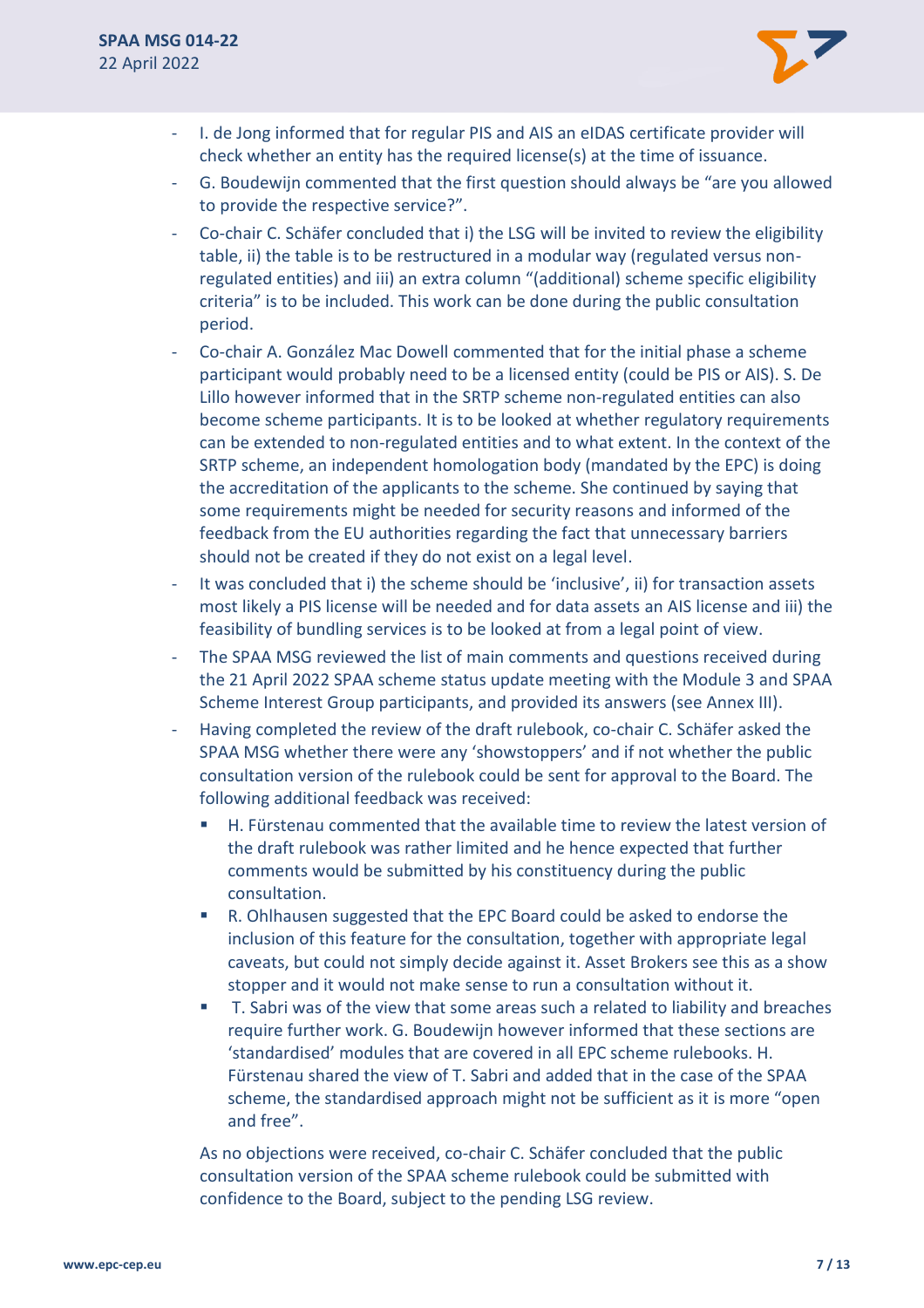

### **6 Update on the road to a 'Minimum Viable Product (MVP)' – including on the outcome of the complexity/demand assessment (SPAA MSG 009-22)**

For each of the assets (transactional and data) covered in the draft rulebook, the MVP complexity/demand assessment gives an initial high-level assessment ('snapshot') of the complexity to implement it for the asset holders versus the level of demand by the asset brokers.

The co-chairs informed that they had taken the lead within their respective constituencies in order to generate an aggregated asset brokers' / asset holders' view. The summer period will be used to further progress the understanding of the asset brokers and asset holders, in order to progress from this initial 'snapshot' towards a more quantitative assessment. P. Spittler was also invited to share the input from the merchants' side by September 2022.

As a concrete outcome of the initial assessment it was noted that there is high demand for one-off payments and future dated payments and that the complexity to implement these assets is deemed to be low.

It was agreed that the initial MVP assessment (and related 'heat maps') should be shared for information with the Board, subject to updating some of the terms in line with the SPAA MSG decisions taken during today's meeting.

#### **7 Next steps (SPAA MSG 012-21; SPAA MSG 004-21)**

The placeholder meeting initially foreseen for 25 April 2022 will be rescheduled to 27 April 2022 (9-10 CEST) and whether or not this meeting will be needed will depend on the outcome of the 26 April 2022 meeting of the LSG.

It was also agreed to schedule an additional SPAA MSG meeting on 17 June 2022 (13-16 CEST).

#### **8 AOB**

No other topics where discussed.

#### **9 Closure of meeting**

The co-chairs thanked the SPAA MSG members, the WB members and the secretariat for their commitment and valuable contributions. They felt proud of what the group has achieved, hoped that the constructive work can be continued and that the respective constituencies can be mobilised to get involved in the SPAA Scheme.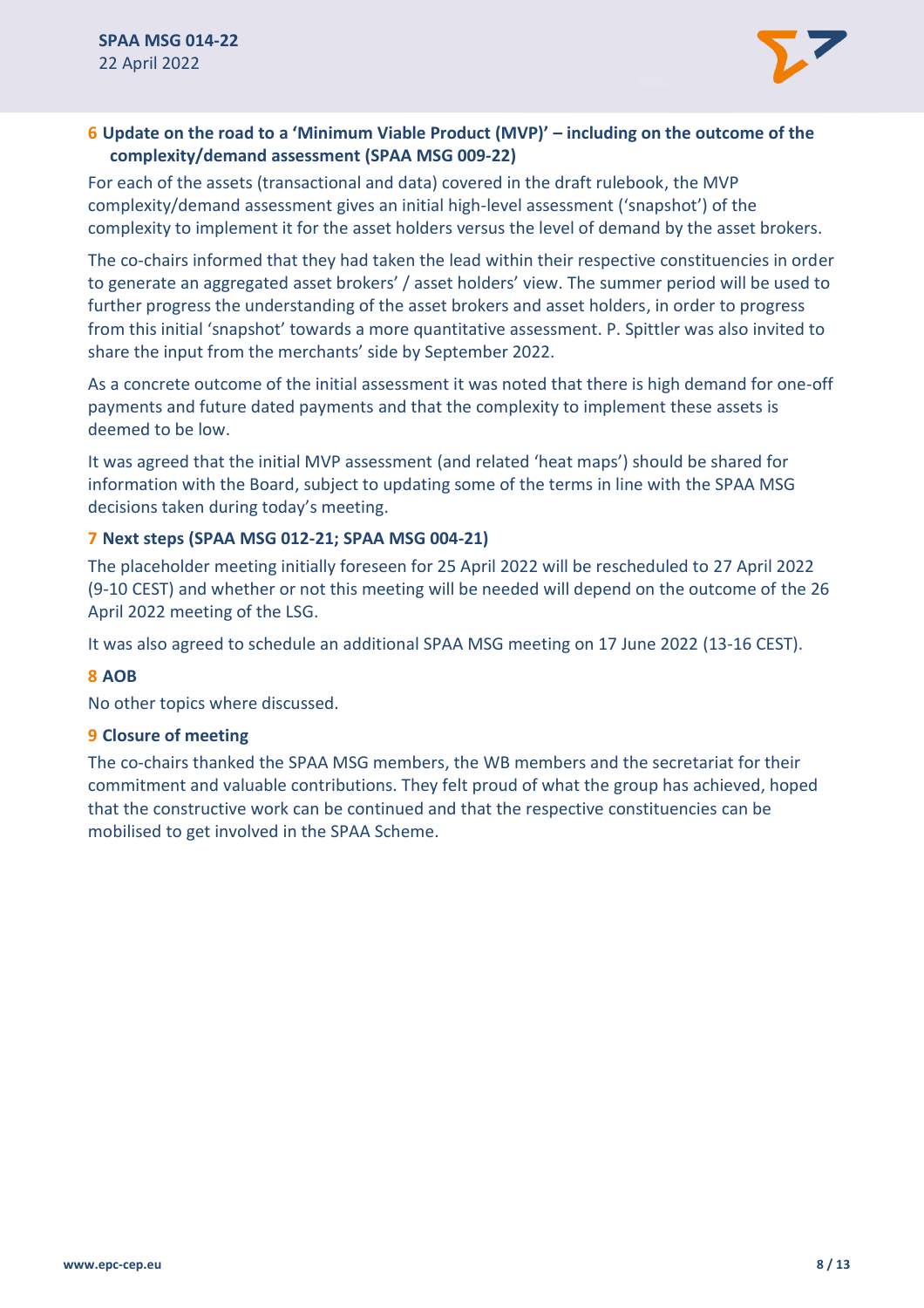# **Annex I: List of attendees**

| <b>Country</b> | <b>Name</b>                          | <b>Institution</b>                                       | <b>Attendance</b> |
|----------------|--------------------------------------|----------------------------------------------------------|-------------------|
|                | <b>Co-Chairs</b>                     |                                                          |                   |
| EU             | Arturo González<br><b>Mac Dowell</b> | <b>Tink</b>                                              | Yes               |
| DE             | <b>Christian Schaefer</b>            | <b>Deutsche Bank</b>                                     | Yes               |
|                | <b>Members</b>                       |                                                          |                   |
| <b>AT</b>      | <b>Hendrik Muus</b>                  | <b>PSA</b>                                               | Yes               |
| <b>DE</b>      | <b>Dennis Dorfmeister</b>            | <b>FinTecSystems GmbH</b>                                | Yes               |
| DE             | <b>Christian Wenz</b>                | <b>PPI AG</b>                                            | Yes               |
| DE             | <b>Hartwig Gerhartinger</b>          | Paysafe Group                                            | Yes               |
| <b>DE</b>      | Hermann Fürstenau                    | <b>Association of German Public</b><br>والمنطور والمرادي | Yes               |
| EU             | Alessia Benevelli                    | <b>ESBG</b>                                              | Yes               |
| EU             | Gijs Boudewijn                       | <b>EBF</b>                                               | Yes               |
| EU             | <b>Bryan Coughlan</b>                | <b>BEUC</b>                                              | Apologies         |
| EU             | <b>Krzysztof Korus</b>               | <b>EPIF</b>                                              | Yes               |
| EU             | Farid Aliyev <sup>4</sup>            | <b>EACB</b>                                              | Yes               |
| EU             | <b>Massimo Battistella</b>           | <b>EACT</b>                                              | Yes               |
| EU             | Pascal Spittler <sup>5</sup>         | <b>EuroCommerce</b>                                      | Yes               |
| EU             | <b>Ralf Ohlhausen</b>                | <b>ETPPA</b>                                             | Yes               |
| <b>EU</b>      | <b>Tarik Zerkti</b>                  | PRETA S.A.S.                                             | Yes               |
| EU             | <b>Thaer Sabri</b>                   | <b>EMA</b>                                               | Yes               |
| FI.            | Suvi Rautakorpi                      | <b>Finance Finland</b>                                   | Yes               |
| <b>FR</b>      | <b>Fanny Rodriguez</b>               | <b>Bankin' and Bridge</b>                                | Yes               |
| <b>FR</b>      | Gildas Le Louarn                     | Linxo                                                    | Apologies         |
| <b>FR</b>      | Géraldine Debost                     | Crédit Agricole S.A.                                     | Yes               |
| <b>FR</b>      | Hervé Robache                        | <b>STET</b>                                              | Yes               |
| IE.            | <b>Jack Wilson</b>                   | TrueLayer                                                | <b>Apologies</b>  |
| IT             | Alessandro Impellizzeri <sup>6</sup> | CBI S.c.p.a.                                             | Yes               |

<sup>4</sup> Alternate of Marieke van Berkel

- <sup>5</sup> Alternate of Michel Van Mello
- <sup>6</sup> Alternate of Alessio Castelli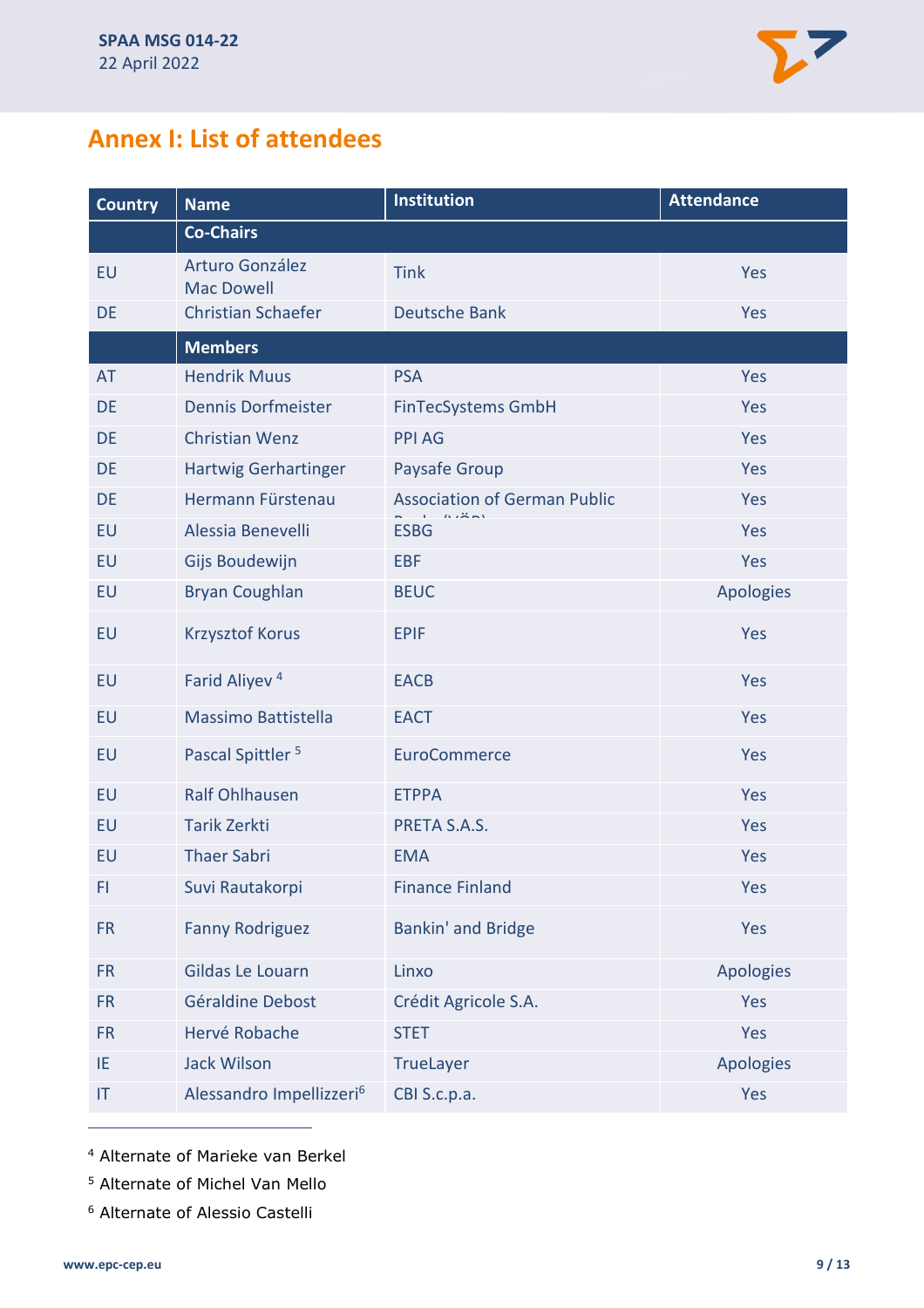

| IT        | Marco Altamura <sup>7</sup> | Intesa Sanpaolo              | Yes        |
|-----------|-----------------------------|------------------------------|------------|
| <b>NL</b> | Daniel Morgan               | Plaid                        | Yes        |
| <b>NL</b> | Rob van Bergen              | <b>ING</b>                   | Yes        |
| PT        | João Sarilho                | <b>SIBS</b>                  | Yes        |
| <b>SE</b> | <b>Oscar Berglund</b>       | <b>Trustly</b>               | Yes        |
|           | <b>Observers</b>            |                              |            |
| EU        | Julia Weits                 | <b>European Commission</b>   | <b>Yes</b> |
| EU        | Iddo de Jong <sup>8</sup>   | <b>European Central Bank</b> | Yes        |
|           | <b>EPC Secretariat</b>      |                              |            |
|           | Christophe Godefroi         |                              | Yes        |
|           |                             |                              |            |
|           | <b>Etienne Goosse</b>       |                              | Yes        |
|           | Silvia Di Lillo             |                              | Yes        |

<sup>7</sup> Alternate of Andrea Cogerino

<sup>8</sup> Replacing Kerstin Junius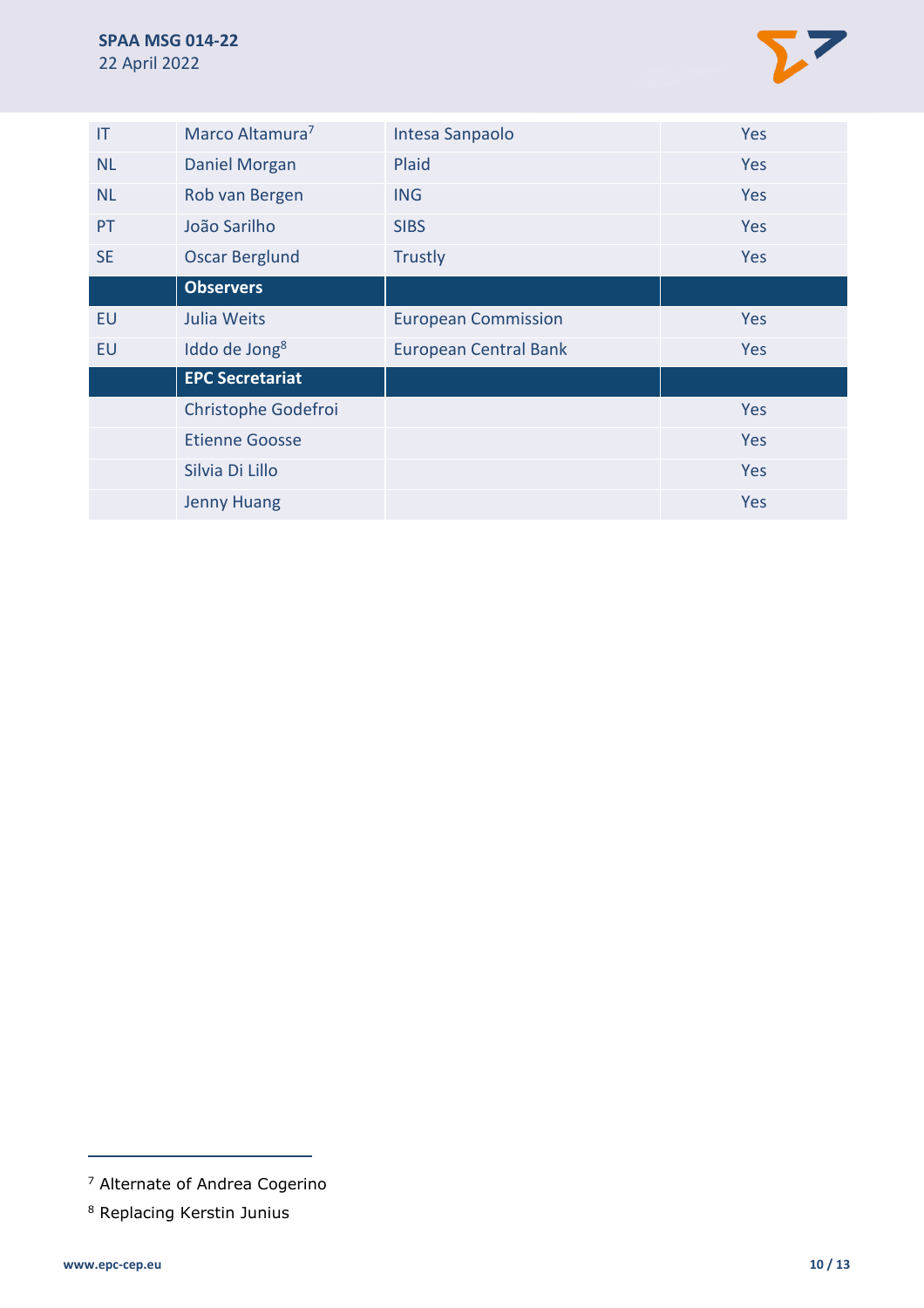

# **Annex II: Action points**

| Ref.    | <b>Action</b>                                                                                                                                                                                               | <b>Owner</b>                               | <b>Status/Target</b> |
|---------|-------------------------------------------------------------------------------------------------------------------------------------------------------------------------------------------------------------|--------------------------------------------|----------------------|
| 09-01   | Scheduling meeting with the RTP TF chair for<br>following up the SPAA MSG change request<br>related to the SRTP scheme                                                                                      | <b>SPAA MSG co-</b><br>chairs/ secretariat | 5 May 2022           |
| 09-02   | Scheduling meeting with DG-FISMA to progress<br>the understanding of due diligence/AML<br>requirements for asset brokers in view of a<br>recent decision by the Swedish financial<br>supervisory authority. | <b>SPAA MSG co-</b><br>chairs/ secretariat | 25 April 2022        |
| 09-03   | Incorporating the LSG's legal review into the<br>rulebook and sharing the related background<br>information with the SPAA MSG                                                                               | <b>SPAA MSG</b><br>secretariat             | <b>28 April 2022</b> |
| 09-04   | Finalising the public consultation version of the<br>SPAA scheme rulebook for Board approval                                                                                                                | <b>SPAA MSG</b><br>secretariat             | 04 May 2022          |
| 09-05   | Sharing the Module 3 / Interest Group poll<br>results and updated Q&A with the SPAA MSG<br>members                                                                                                          | <b>SPAA MSG</b><br>secretariat             | 07 May 2022          |
| 09-06   | Mailing out the updated Heat Map & MVP<br>assessment to the SPAA MSG members                                                                                                                                | <b>SPAA MSG</b><br>secretariat             | 28 April 2022        |
| 09-07   | Rescheduling the SPAA MSG placeholder<br>meeting to 27/04/2022                                                                                                                                              | <b>SPAA MSG</b><br>secretariat             | 22 April 2022        |
| 09-08   | Sending an Outlook invitation for an additional<br>SPAA MSG meeting on 17/06/2022                                                                                                                           | <b>SPAA MSG</b><br>secretariat             | 07 May 2022          |
| 09-09   | Progress the initial 'snapshot' MVP assessment<br>towards a more quantitative assessment.                                                                                                                   | <b>SPAA MSG co-</b><br>chairs              | 20 September 2022    |
| $09-10$ | Providing an updated 'merchants' position in<br>relation to the demand column of the MVP<br>demand/complexity assessment table                                                                              | P. Spittler                                | 20 September 2022    |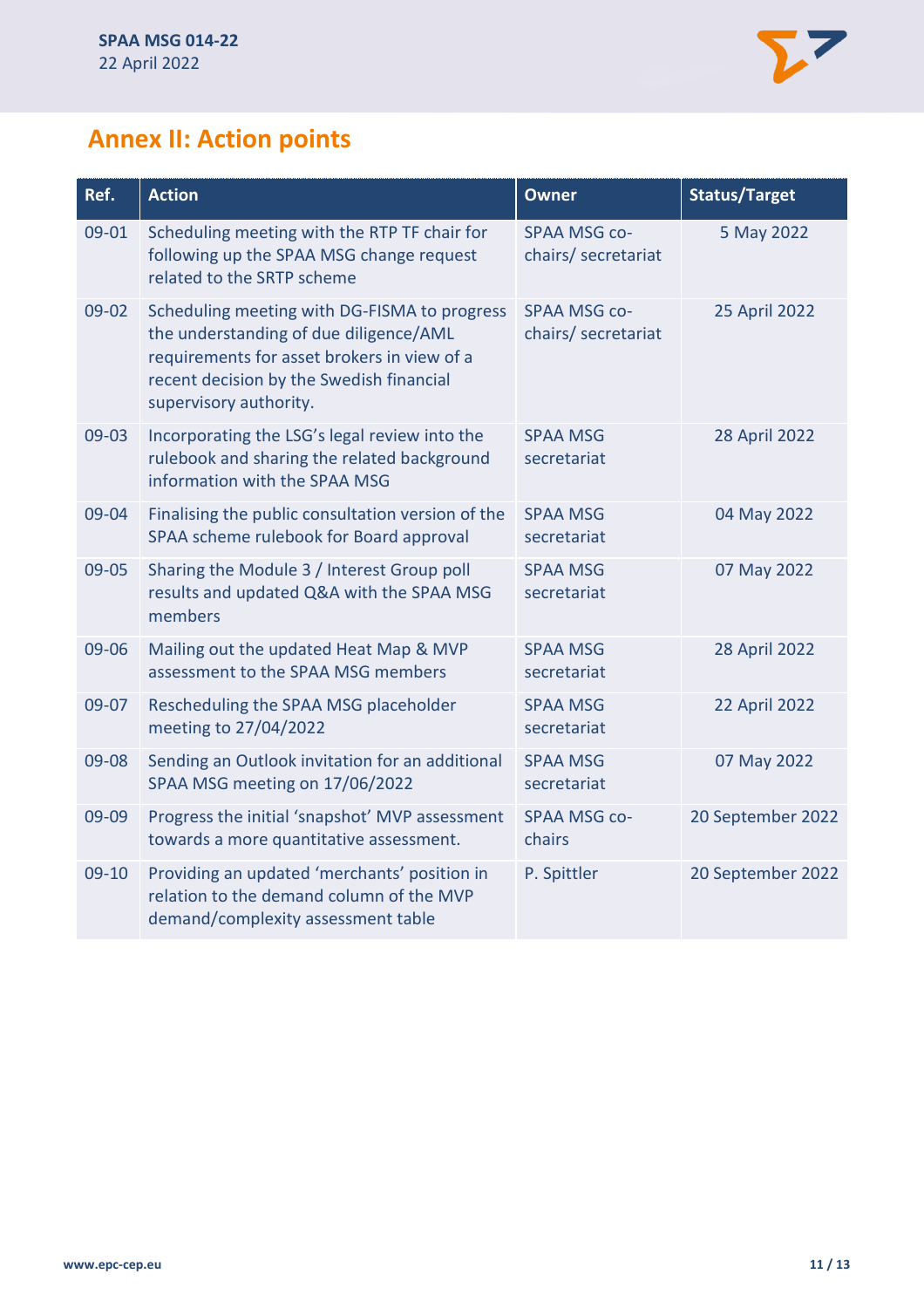

# **Annex III: SPAA scheme – Input received from Module 3 and Interest Group participants**

#### **1. Background**

This documents lists the main comments and questions received during the 21 April 2022 SPAA scheme status update meeting with the Module 3 and SPAA Scheme Interest Group participants.

This input was discussed at the 22 April 2022 meeting of the SPAA MSG, and the resulting responses have been included in section 2.

#### **2. Input received**

- What about liability in case a payment enforcement mechanism<sup>9</sup> has been provided by the Asset Holder and the payment is not executed (but goods have been sent)?
	- o *SPAA MSG: This topic is to be covered in the 'obligations' section of the draft SPAA scheme rulebook.*
- Suggestion to rename "Payment without transaction fees for the Payer" to for example "Payment with transaction fees not borne by the Payer". Moreover, it is to be clarified that there is a contractual relationship and Article 62 (2) (related to the sharing of charges) of PSD2 is also to be taken into account.
	- o *SPAA MSG: The inclusion of this topic in the draft SPAA scheme rulebook is to be decided by the Board. The rewording suggestion was however approved by the SPAA MSG.*
- Anything related to consumer fees should not be included in the rulebook (anti-trust concerns).
	- o *SPAA MSG: This topic is to be decided by the Board.*
- In relation to a 'provisional payment' it should be very clear what exact information is to be provided by the Asset Holder.
	- o *SPAA MSG: The term 'provisional payment' will be replaced by 'payment with supporting account information'. The market can provide further feedback during the anticipated public consultation.*
- Are single refunds as well as batch refunds (i.e. collection of refunds at the end of a day) covered under the refunds section in the SPAA scheme rulebook?
	- o *SPAA MSG: Batch refunds will not yet be covered in the first release of the SPAA scheme rulebook.*
- For list of payment account transactions, it is to be clarified what types of transactions are covered (e.g. historical, expected, …). Also, the reference to "as available online" might not always be relevant. The suggestion is to ask feedback from the market during the public consultation.

<sup>9</sup> Renamed 'Payment Certainty Mechanism'.